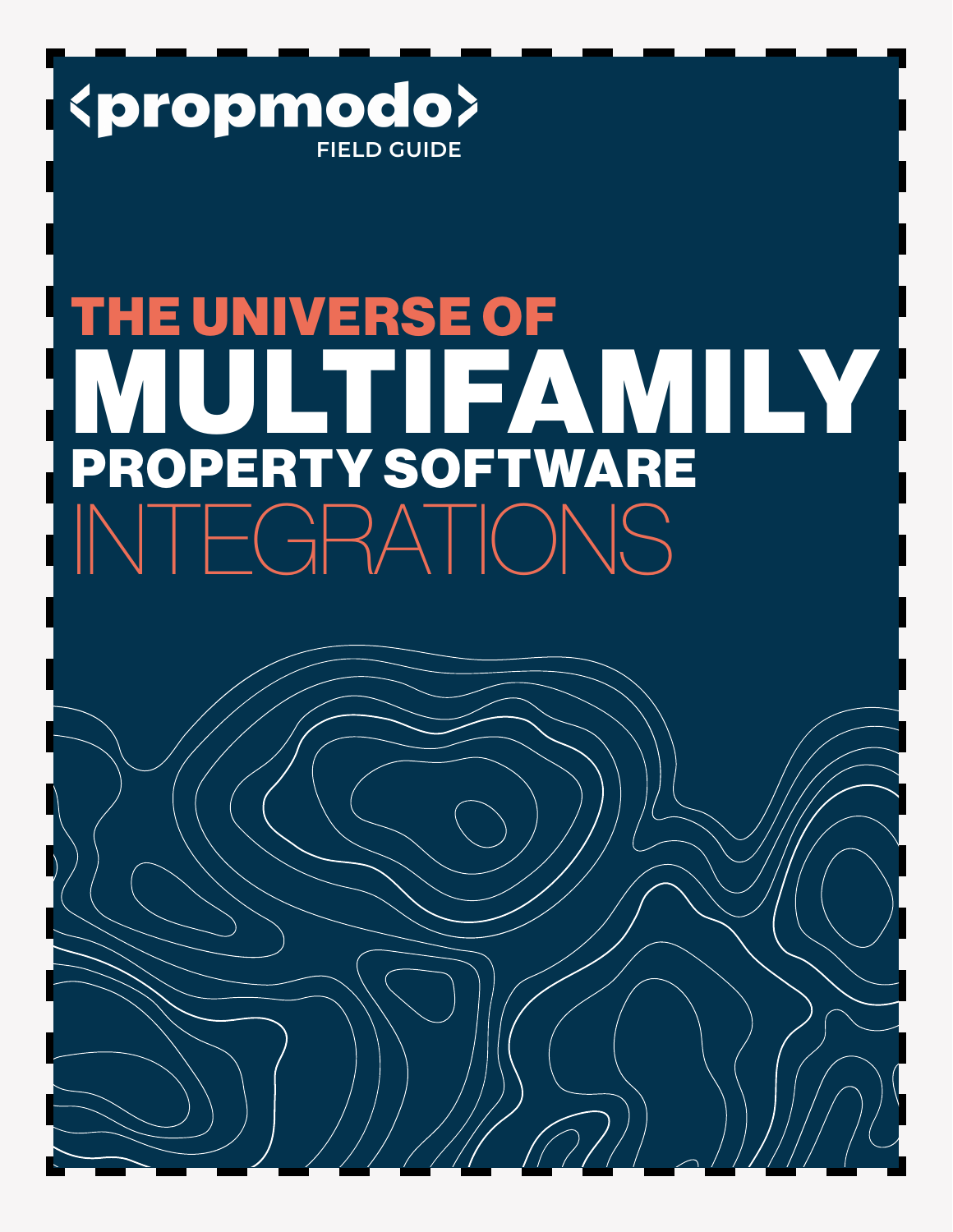## **Overview**

Professionals who are involved with the management of apartments today have more tech choices than ever. Anchored by the fundamental decision between a number of overarching property management software suites, managers and owners can choose to augment their tech stacks with a range of software and hardware options that offer deep functionality far beyond the baseline use case.

Each property management software provider has its own method for integrating with other tech companies. All offer a library of existing integrations and many have a formal program to bring new partners into the fold.

However, for property management software companies, offering integrations represents a careful balancing act. The ability to natively connect with other platforms is an in-demand feature for many users, but some property management software companies may be hesitant to encourage too much integrating with other platforms in order to keep users within their own ecosystems. In addition, some property management companies offer a huge amount of native functionality, potentially limiting the necessity of deep integrations.

These tools have so much functionality and flexibility that they are nothing short of fullfledged property Enterprise Resource Management (ERP) systems. In this report, we'll look at four of the largest property ERPs out there, Yardi, RealPage, Appfolio and Entrata, to gain an understanding of the tools they provide natively and the systems they allow integration with. Armed with this knowledge, you'll be able to strategically choose a suite of tools that work in harmony and can easily share data when necessary. Each integration list is sourced from the website of the tool in question; we made edits and revisions to account for companies that have closed or been acquired by other firms.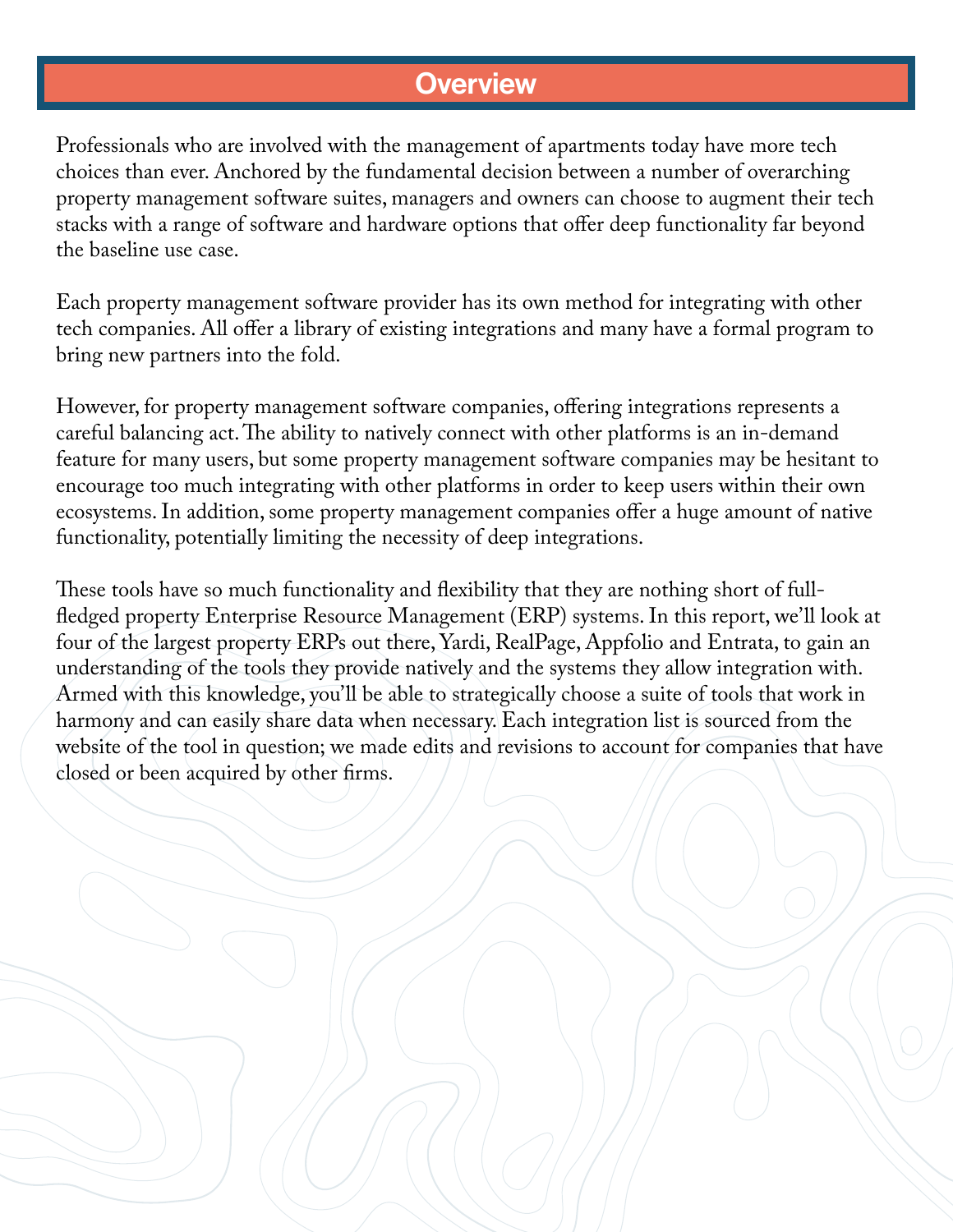

Yardi is a comprehensive multifamily software suite that offers functionality broken down into a number of areas: property management, investment management, and marketing are particular focuses. Many of these features are fragmented or represented through multiple specific product offerings depending on user need. The company was founded in 1984 and remains privately held. Yardi has acquired a range of other real estate technology companies, including, most recently, the affordable housing-focused RightSource Compliance in January 2020.

In terms of integrations, Yardi advertises over 250 through its standard interface partnership program. Yardi breaks these down into a range of functional areas, such as applicant screening or revenue management.

Companies wishing to integrate with Yardi can become an interface partner for a \$25,000 fee. Participants in this program receive API access as well as access to supporting features, like Yardi Technical Support and the Yardi's Voyager management interface for testing and validation.

# Native Features



## Marketing:

 Yardi's RENTCafé service handles most multifamily marketing needs: CRM functionality, website development, social media management, ad posting, leasing services, and SEO/PPC services.



Payment processing, renters insurance management, asset management functionality through Yardi Elevate, procurement features through a bundle of services like Yardi PayScan (invoice management) and VendorCafe (vendor management), and accounting through the main property management tools, Voyager and Breeze.

## Property management:

 Yardi Voyager (feature-rich) and Yardi Breeze (streamlined) handle core property management tasks like maintenance, tenant screening, payments, and property accounting. These core features overlap with some of the specialized tools Yardi offers as described above.

*Authors: Propmodo Research Team*

*Distribution of this report is prohibited without written permission from Propmodo. For inquiries contact: travis@propmodo.com*

*© Copyright 2019-2020 Propmodo All rights reserved*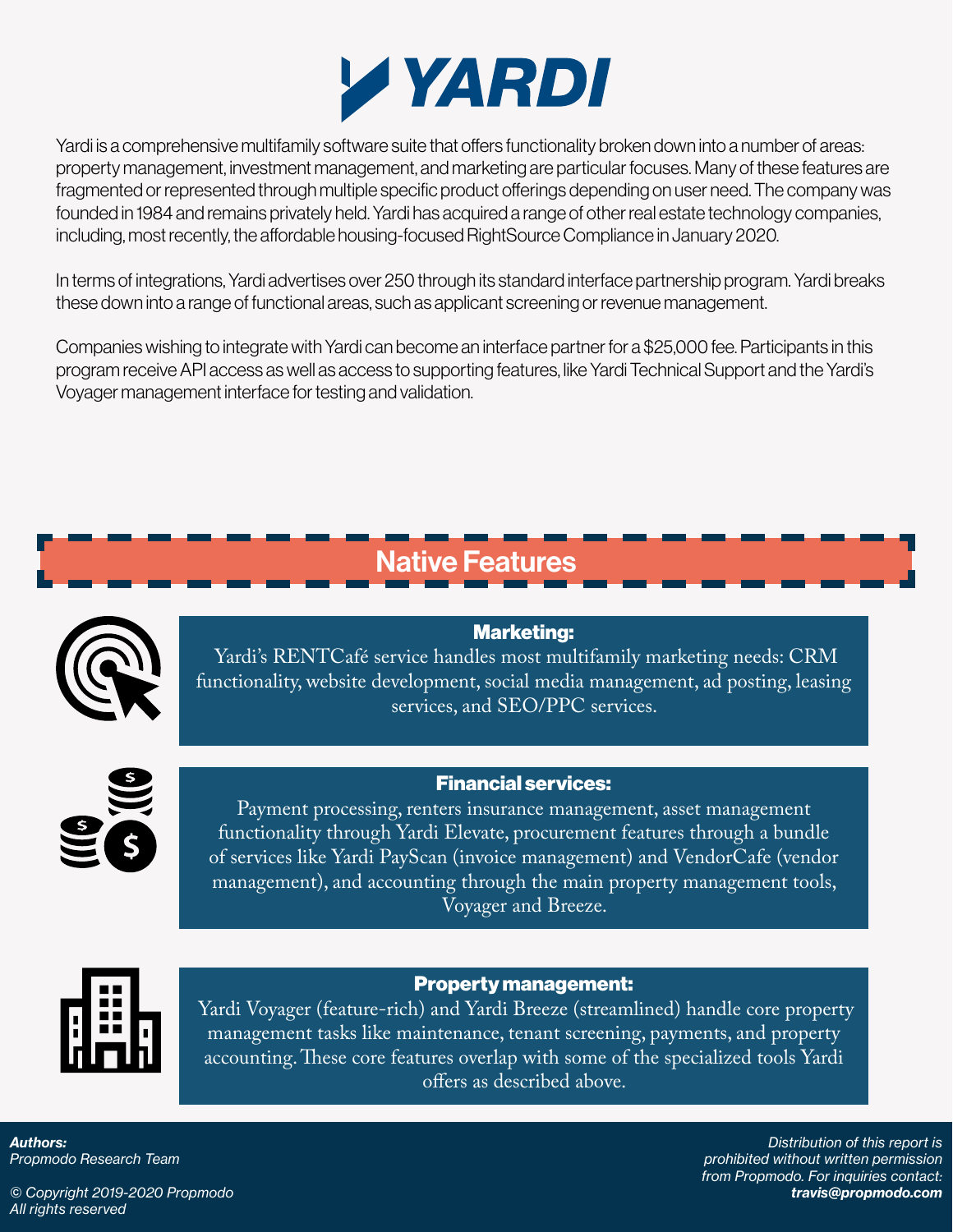

# Integration List



A Place For Mom Amenify Anyone Home Apartment List Apartments 24-7 Apartments.com Aptexx-Prospects BetterNOI Leasing Checkpoint ID Community Rewards – Modern Message CoreLogic SafeRent-ILS Dynamic Lead Solutions Dyverse Marketing **Engrain** FADV Online Leasing G5 Search Marketing GateMaster Inc. GoRoverGo Hy.ly Tours & Forms Knock

Active Building Anyone Home SR Apartments 24-7 Service Requests Aptexx-Maintenance BirdEye BuildingLink.com Domum Link FacilGo WO **HandvTrac** HappyCo Service Request Hello Alfred Service Requests Henri Service Requests **InfoTycoon InspectCheck** 

Landlord Web Solutions Lead Tracking Solutions RealPage Lead2Lease **LeadManaging** LeaseHawk Leaselock Level One Livly Guest **MeetFlise** MRI Market Connect Nestio Inc On-Site.com **OneApp** Payquad Prospects PERQ Marketing Cloud **PetScreening** Power Leasing Systems Prelude Property Vista-ILS Pynwheel

Management

Leonardo247 Livly Service Requests Logware ManageGo Work Orders Mobile Doorman Notifii Package Tracking On-Site.com-SR One Call Now SR **Opiniion** Payquad Maintenance Point Central Property Vista-Maintenance RealPage Contact Center Rent Path

RentDynamics SR Reputation.com Rise Buildings Riseio **SightPlan SmartRent** SuiteSpot Service Requests Yuhu Maintenance Zego

Rainmaker-Guest Card **Realync** Rent Dynamics **Rently** RentPathGC RentVision Respage Room8 SightPlan Prospects **Textbox** That's Key Messaging TheGuarantors Prospects **TouchPoint** Updater Yuhu Leasing Applications Zillow Group Zumper Padmapper ILS Network **Cadre** VTS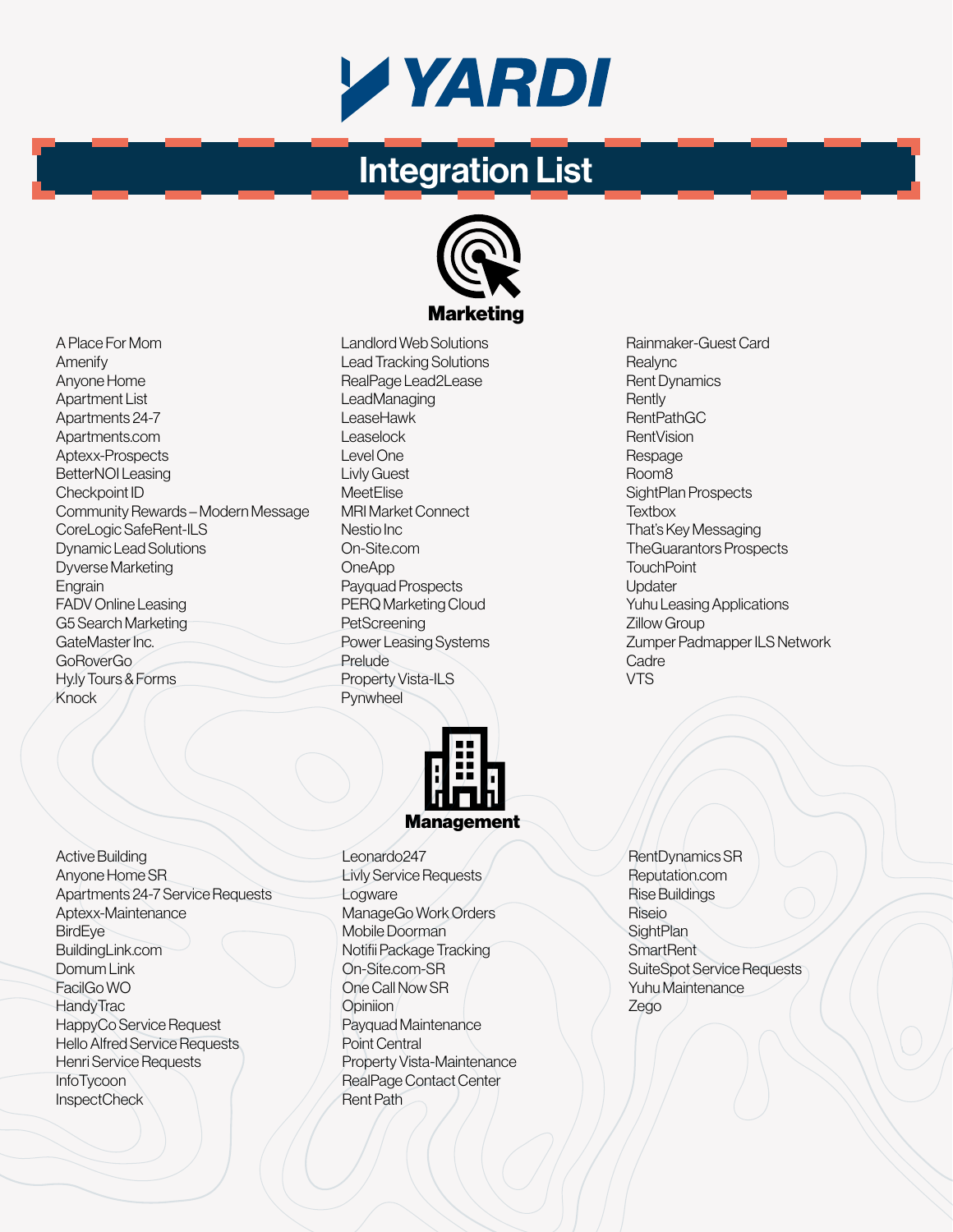



### Financial/Leasing Services

AmRent CIC CoreLogic SafeRent FABCO Group LeasingDesk Screening LexisNexis NTN On-Site Real ID, Inc. ResidentCheck Resolve Partners RHR Information Services Screening Reports **TenantSafe TransLInion** Western Reporting Screening Active Building Sync AMS Billing Apex Billing Solutions Aptexx-Payments Assurant BP Financial/Leasing Services **AVM BluTrend** BuildingLink.com Billing CheckAlt Payments **ClickNotices ClickPay** Commercial Water & Energy Condo Control Central **Conservice** CoreLogic – BP Domuso Inc. Effective Coverage Energy Management Systems ePremium Insurance BP Hello Alfred Billing Payments Henri Billing Hocutt, Inc. Invoice America ISTA LeaseLock LeasingDesk Renters Livable Livly Payments ManageGo Billing & Payments Minol USA Multifamily Utility Company, Inc. National Exemption Services

NWP Services Corporation Oates Energy Obligo Ocius One Call Now OnePoint Technologies, Inc. OnSite.com **OpenProperty PayLease** Payment Services Network Payquad Solutions PayYourRent.com Property Vista (aka Birchwood) RealPage Payments Rent Accept Rentigo RentMoola Payment Solutions Rentpaidonline.com RentPayment.com RentTrack Resident ePay Resident World Resite Online **Rhino Rhove** Rise Pay rPay SET Billing & Payments Spruce Studebaker Submetering Tenant Payment Systems The Guarantors Think Utility Services **TownSq** Utility Billing West Utility Management Solutions Utility Smart RealPage Velocity Wyse Meter Yuhu, Inc. Assurant Recovery Solutions Consumer Collection Management Debt Logic Fair Collections & Outsourcing Heyman Law Collections Hunter Warfield Ideal Collection Services Innovative Recovery KTS Law-Collections

KTS Law-Evictions LB Gray Collection Agency National Credit Systems, Inc. Nationwide Eviction NCAC Collections ProCollect App Professional Debt Mediation RDFuller Collections Rent Recover Rent Recovery Solutions RentDebt Automated Collections SWC Group Collections Transworld Systems, Inc. US Collections West **AvidXchange** BCS RealPage Compliance Depot Conservice Vendors **Facilgo** Gelbgroup Procore VP Goby Honest Buildings NetVendor Nexus Systems Notivus, LLC OneSite Budgeting OneSite Leasing & Rents RealPage Spend Management Software RealPage-IMS **RMIS SuiteSpot Textura Vendorply** LRO-HTM Rainmaker **Remarkably SphereXX** RealPage Yieldstar Assurant Assurant BP Deans & Homer ePremium Insurance LeaseTerm Solutions LeasingDesk Insurance Property First Group, LP Renters Legal Liability SafeRent Renters Insurance Gelbgroup Procore VP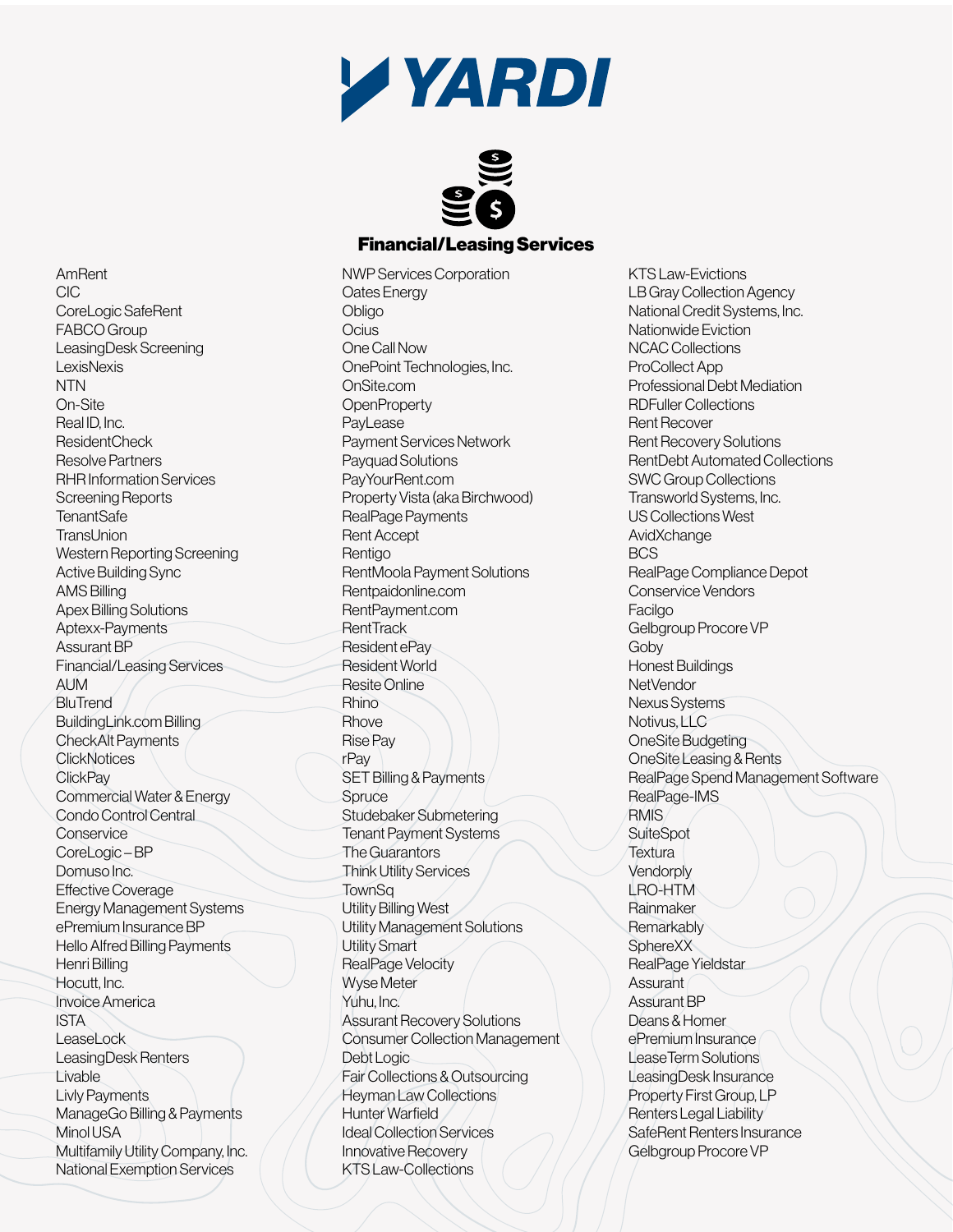



Package Concierge Parcel Pending Snaile

Tenant Technologies Xfinity Communities

Dwelo Resident Fetch Package IOTAS Inc.

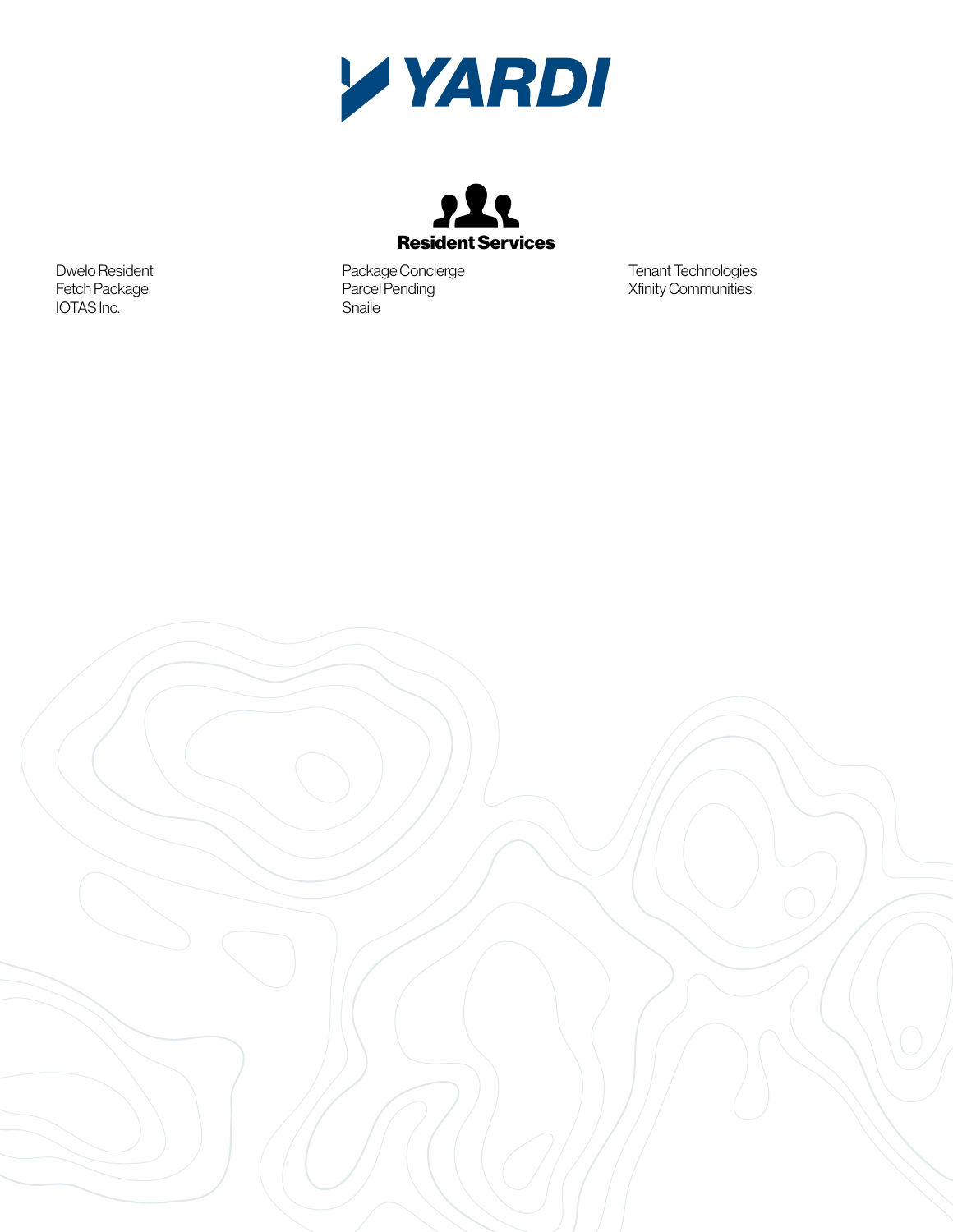

RealPage is a real estate software and services company that positions itself to solve a wide range of property needs from marketing to asset management as well as property services, like staffing and consulting. It includes functionality for multifamily properties as well as other asset types, and offers a vast feature set across all of its product lines. Founded in 1998, acquisitions have always been in RealPage's blood. The company began with the acquistion of the multifamily-focused Rent Roll, Inc. Since then, RealPage has acquired dozens of other companies including major PropTech names like Buildium, LeasLabs and, most recently, STRATIS IoT in August 2020.

RealPage offers integrations through the RealPage Exchange App Program. Partners are broken down into a diverse range of categories, from broad buckets like asset management to specific, nuanced groupings like roommate matching.

The company offers a formal process to onboard new integrations partners as AppPartners for a flat \$25,000 fee.

# Native Features



**Marketing** A variety of features including website management., leasing tools, content management, and contact management. RealPage also offers resident surveying, referral tools, and rewards programs.



## Financial services

Payment processing, billing, revenue management, a broad suite of accounting tools, and investment management.



### Property management

RealPage's property management features include facilities services, utility management, document storage and management, a resident portal, and vendor services. It also includes several more unique tools like IoT integration offered through STRATIS IoT, sustainability management, and learning management for employees.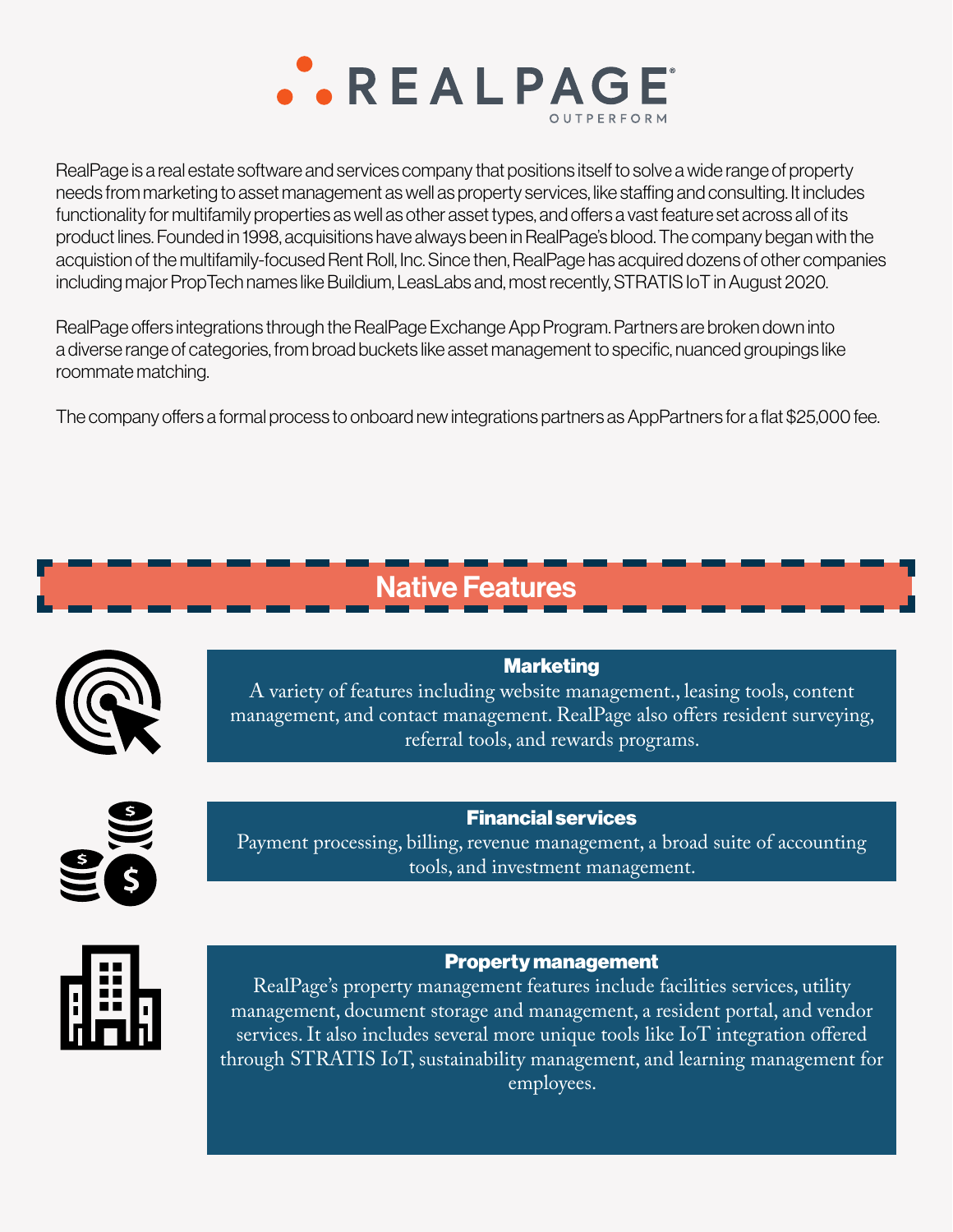



Anyone Home LISA LeaseHawk MaxLeases IRIO **Opinion TouchPoint** Notifi KEY 301 ines

Apartment List Funnel Apartments 247 BirdEye Hy.ly Knock Power Pro **RentDynamics** Perq Pynwheel

**Rentgrata** The RentPath Network Respage **Spherexx RentVision Sherpa** Zillow Rentals **BinaryFountain SatisFacts** 



Engrain InfoTycoon HappyCo **Spherexx** 

BYL Collections Debt Logic Hunter Warfield Consumer Collection Management FCO Ideal Collection Services, Inc. LB Gray Collections PDM

**Amenify ClickNotices** Flex. ButterflyMX **Susu Henri** Hello Alfred

FacilGo **SightPlan** Dwelo **PointCentral** 



## Financial/Leasing Services

ProCollect Incorporated National Credit Systems, Inc. Phoenix Recovery Group RD Fuller Company RentCollect Global Rent Recover TSI Property Management RentDebt Automated Collections



LeaseLock LuxerOne Kastle Systems livly Mobile Doorman **Onboard PetScreening** 

**Stratis** IOTAS **SmartRent** 

RentRecovery Solutions AvidXchange Nexus Systems FacilGo Nationwide Energy Partners Utility Smart **OnePoint** NPS Rent Assurance

Rhino Parcel Pending **RentTrack Spruce** Updater Zego **Compatibility**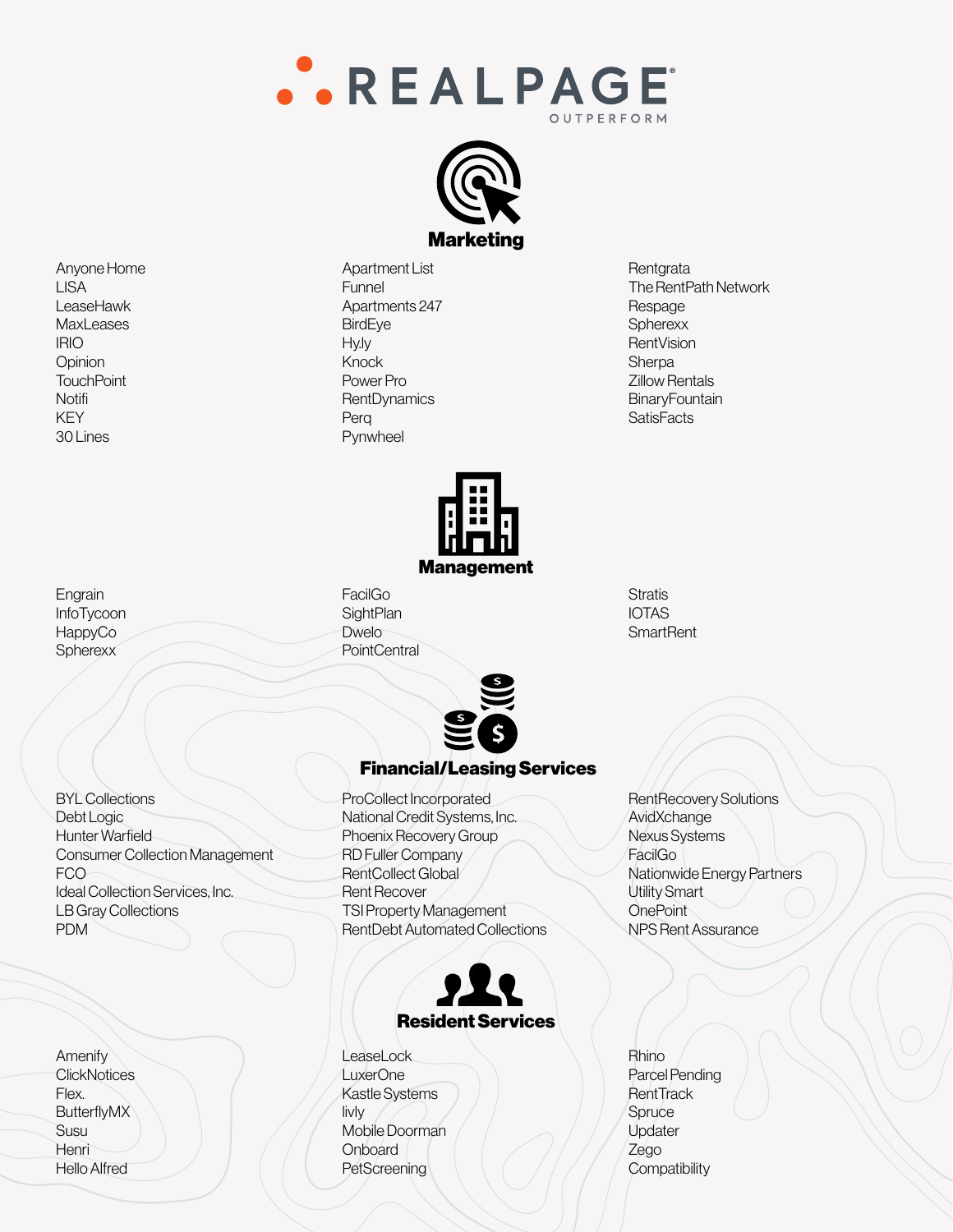

Appfolio is a provider of property management software covering multiple property types, including multifamily. Features cover the full scope of typical management needs, from marketing through rent collection and inspections, and the company has an all-in-one approach to features. The company was founded in 2006 and also runs MyCase, a legal practice management software aimed at legal professionals.

Appfolio showcases an emphasis on listing company integrations, with a total of 83 listed at the time of writing. These include big names like Zillow as well as regional listing sites. The amount of listing partners given access to depends on the Appfolio plan level chosen.

While Appfolio highlights its listing site integrations, the software has a closed API and consequently does not offer integrations with other types of software providers.





**Marketing** Appfolio's marketing features include website creation, campaign management, posting management, and lead tracking.



Financial services

Appfolio has a robust suite of accounting features along with owner's tools for contributions and performance insights. The software suite can handle payment collection, reporting, and automated late fee assessment.



## Property management

Appfolio a well-rounded feature set for core property management duties: owner and resident portals for payments, communication functionality, resident prospecting/screening/leasing tools, and maintenance management.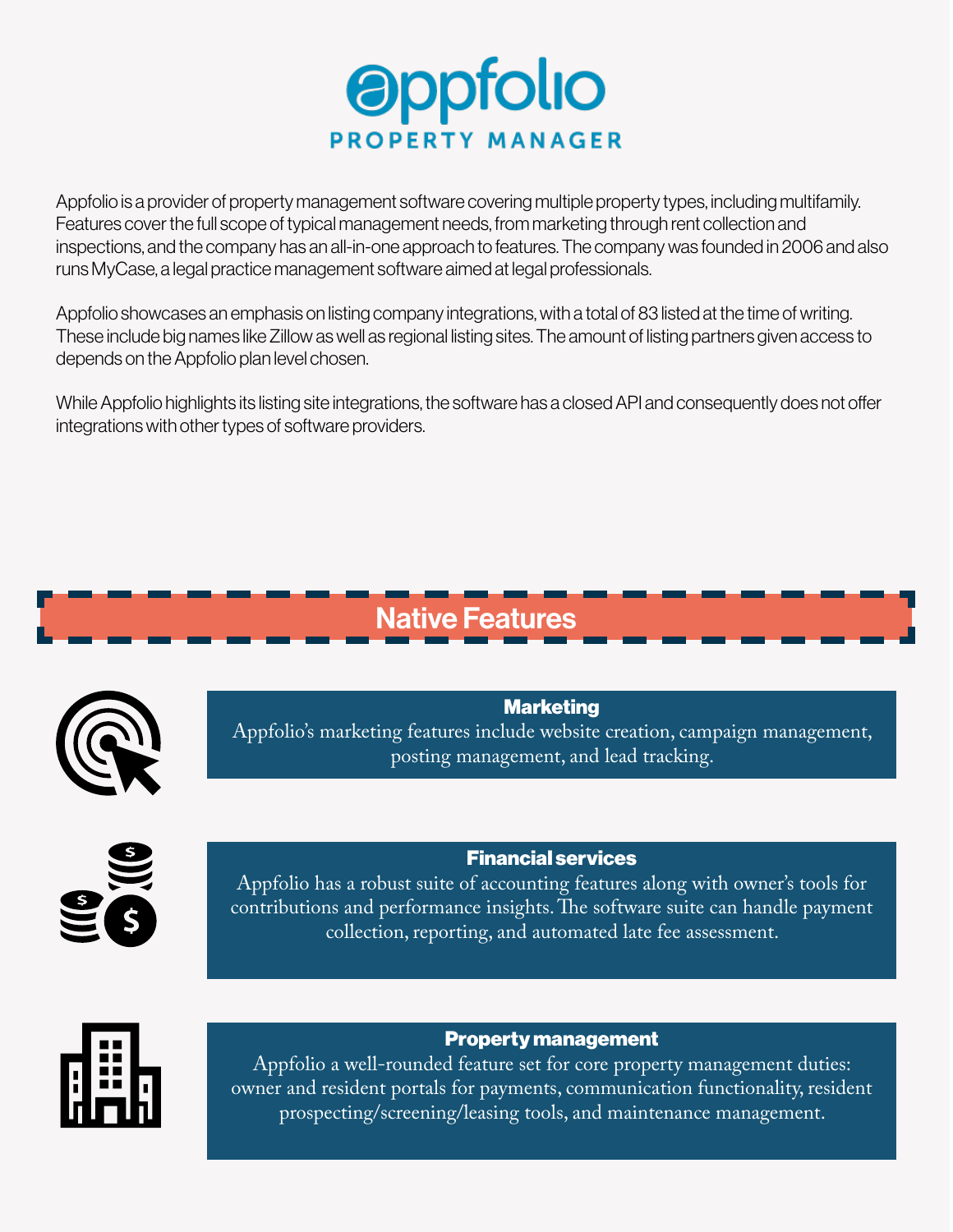## **Oppfolio PROPERTY MANAGER**

## Integration List



RentalAds.com Condo.com RentPath Network Move.com Apartment Guide Rentals.com Rent.com Houses321.com Zumper Realtor.com Show Me The Rent Abodo Homes.com **Hunt** Uloop RentLingo Walk Score RadPad Attlus Michigan Affordable Housing Solutions FRBO KeyLasso RentHop Low Income Housing Authority PadMapper CollegeHouse.com EveryRent Apartable USA Today College Zillow Rental Network Lovely Apartments.com

Apartment List RentalSource.com Rent College Pads rentler **Trovit** Dwellsy **RentFocus ApartmentLove** ClassifiedAds **CallitHome** UniversityParent **RealRentals Trintals** uCribs **HotPads** Trulia Michigan Housing Council Ann Arbor Observer RPOA of Kent County (MI Rental Guide) Property Management Association of **Michigan** Alaska Housing Finance Corporation Detroit Metropolitan Apartment Association Kentucky Rents North Dakota Apartment Association Washtenaw Area Apartment Association (MIdigs.com) Advance Digital Local Market Network Bryan - College Station Apartment Association **CitySpade** 

Washtenaw Guide Apartment & Rental Source Renvy Bismarck - Mandan Apartment Association REIA of Toledo Northwest Arkansas Apartment Association KSdigs Connecticut REIA Respiratory Health Association of Metropolitan Chicago Smoke-free Housing NY Tobacco-Free Western New York American Lung Association in Oregon Washington Multi-family Housing Association Smoke Free Nebraska Boston Real Estate Investors Association Jackson Area Landlords Association Eastern Michigan University Off-Campus **Housing** Corpus Christi Apartment Association Michigan Smoke-Free Apartments New York Capital Region Apartment Association Westside Rentals Southwest Missouri Rental Housing Association Shiawassee Regional Chamber of **Commerce**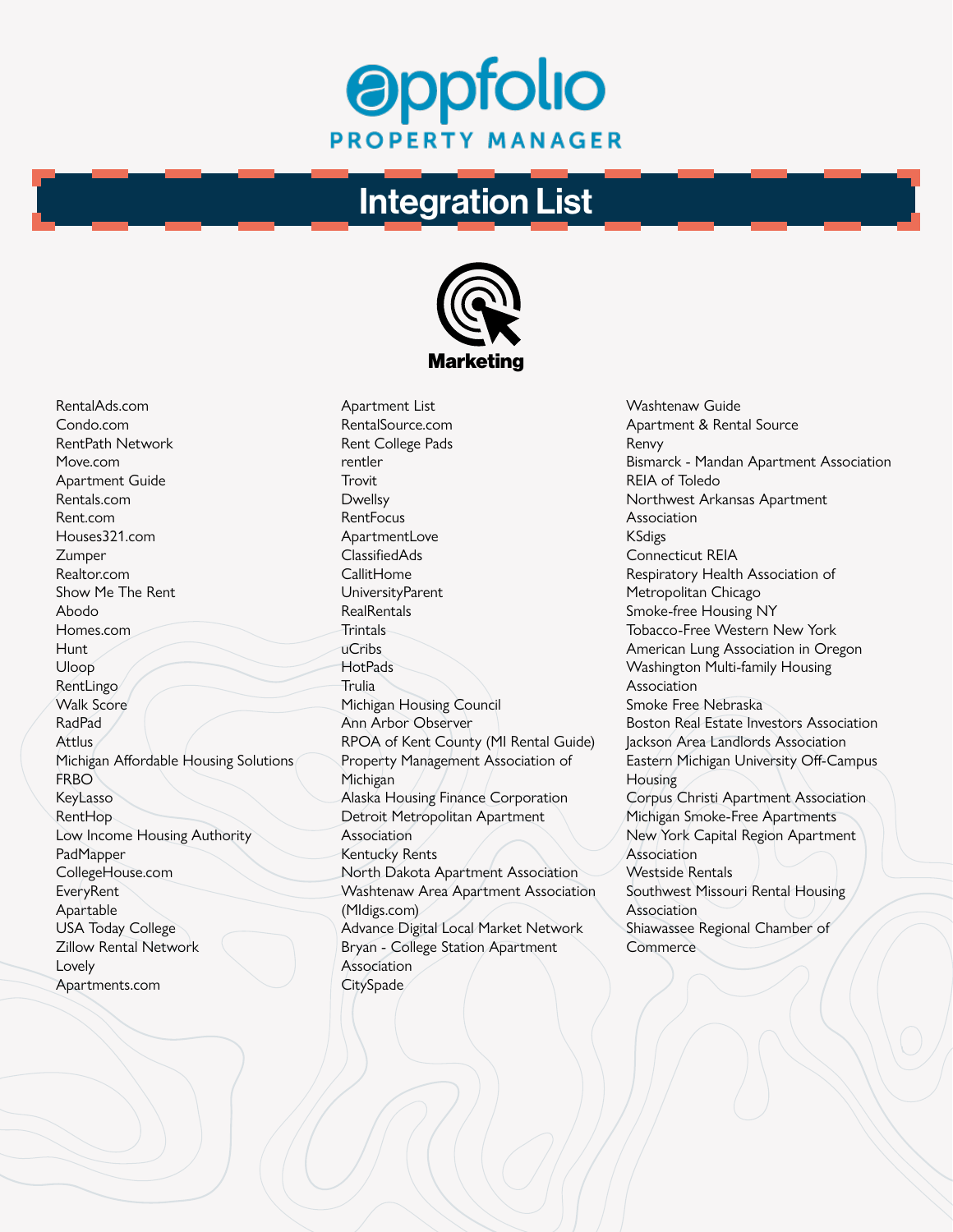

Entrata is a multifamily-focused property software company that provides functionality across four primary areas: management, marketing, leasing, and residents. Each space offers its own product line encompassing a broad spectrum of property functionality. Entrata was founded in 2003 as Property Solutions before adopting its current name in 2015.

Entrata also offers a variety of services, from creative offerings like 2D and 3D imaging for marketing and custom logos. The company also provides Simplementation, a trademarked implementation methodology aiming to easily bring new users online.

Integrations are a focus for Entrata. Offerings are diverse and numerous, ranging from the typical offerings like marketing and billing but also notably including connections with other property management software suites, including RealPage and Yardi. Entrata provides a streamlined process toward new integration partnerships, as well.

| <b>Native Features</b> |                                                                                                                                                                                                           |
|------------------------|-----------------------------------------------------------------------------------------------------------------------------------------------------------------------------------------------------------|
| <b>KER</b>             | <b>Marketing</b><br>Entrata's marketing features include lead management, reputation management,<br>digital marketing tools like SEO and PPC ad management, syndicated listing, and<br>price forecasting. |
|                        | <b>Financial services</b><br>Payment processing, renters insurance management, and an array of accounting<br>tools.                                                                                       |
|                        | <b>Property management</b><br>Entrate offers lease tools, including a resident portal a field-based tablet ann                                                                                            |

lilël

Entrata offers lease tools, including a resident portal, a field-based tablet app for leasing, purchasing, payment processing, facilities and utility management, maintenance, and document management functionality. It also includes communication tools Entrata also offers some unique features, like ParcelAlert, a package tracking system, and Entratamation, a native IoT platform.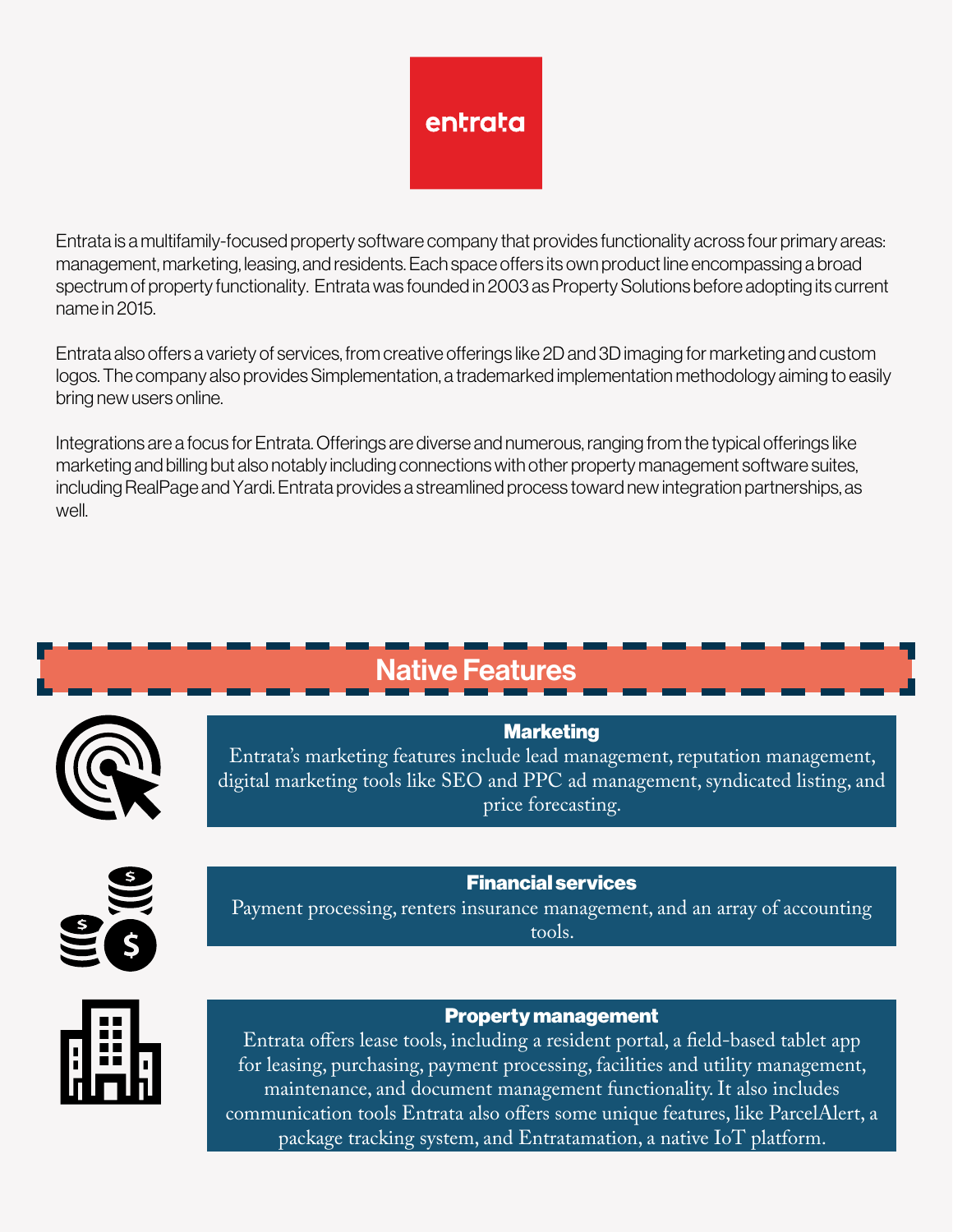## entrata

## Integration List



407apartments.com 4Walls.us ABODO ApartmentAdvisor ApartmentFinder.com ApartmentGuide.com Apartment List **ApartmentRatings** Apartments.com Network ApartmentSearch.com Apartment ShowCase ApartmentSmart.com **Apartminty CampusCribz** Craigslist.org® Domu **EveryRent** Find My Spot ForRent.com® Georgia Housing Search HomeMe **HousingLink LiveLovely** MyNewPlace.com **Nestigator** RadPad Realtor.com Rental Beast Rentals.com Rentals Gone Wild RentBits.com RentCafe Rent.com

Rent Hop Rent Jungle RentTampaBay Student.com **StudentRent** Swamp Rentals uCribs **VervApt** Walk Score Zillow **Zumper** Apartment Apps Awe Collective Bittersweet Creative LLC Bluestone Creative **BuildingLink** Connors Advertising & Design Creative Soldier DEI Creative Delucchi Plus DI Squared Doerr Associates Dynamic Lead Solutions, LLC **Dyverse Engrain** Fred Agency Gold Dog Communications IRIO Karen Messing KDS Keza Media LeaseLabs LJG

Madison Mott Merrick Towle Communications R2Integrated LLC Razz Interactive Riseio LLC Sagepath Sprout Marketing SWC Technology Partners LLC The Atkins Group Jonah Systems LeaseHawk 30 Lines Anyone Home Walk Score THIRDinteractive LLC Studio Aluminum Standing Dog Loom Technologies **Nazdigital** Knock, Inc. Health Grades Facebook Connect DZAP Group **CirclePix** Capture The Market **CallMax Pynwheel** RentWiki **RokitNow** RTV Solution Design Group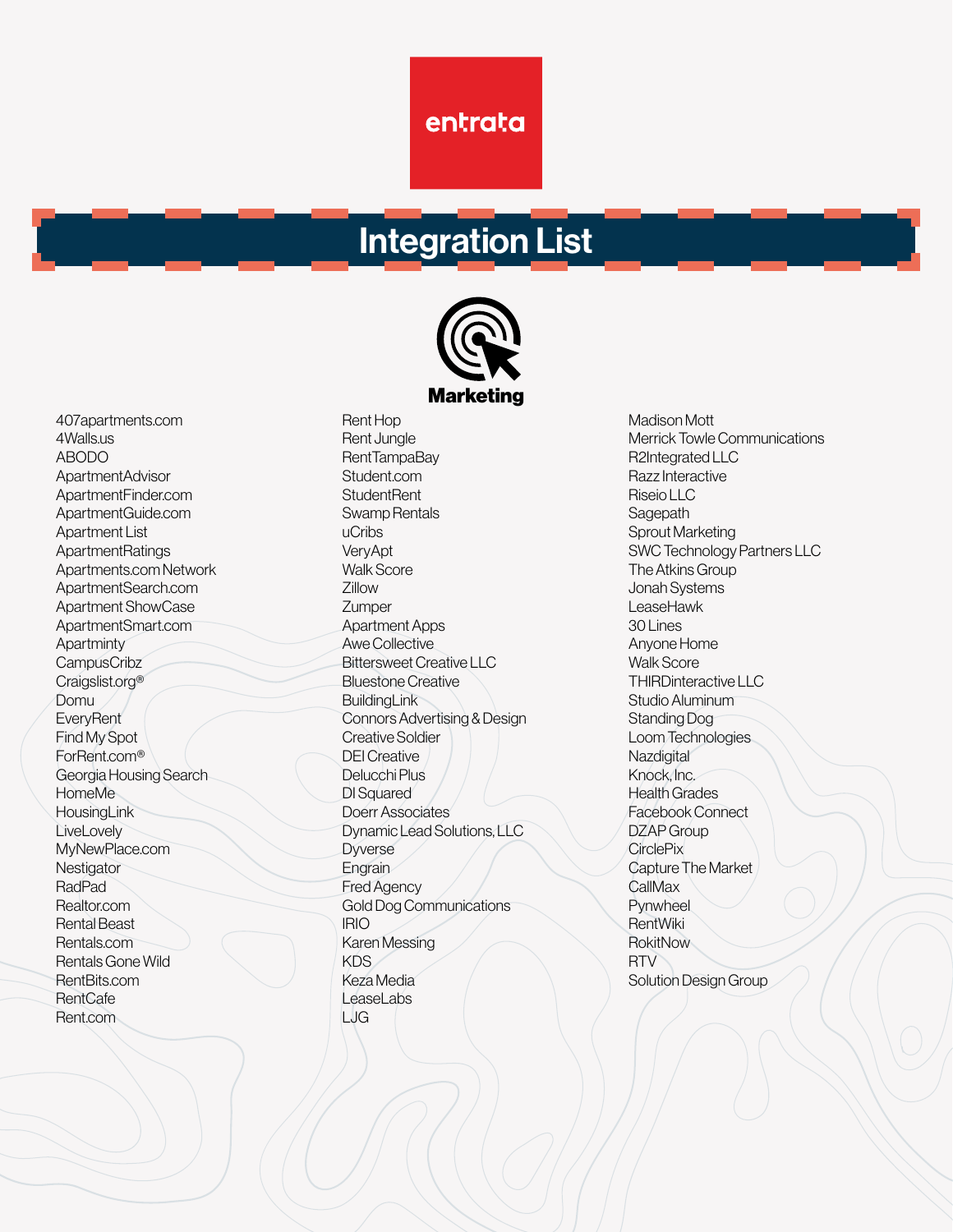



Apartment SEO DOMO Google Analytics Al-Rafay Counsulting **WhiteFence** Spherexx.com ATI Energy Group Solution Design Group Koncept Grace Hill **Conservice** Computer Golf Software Inc. Rainmaker **Satisfacts ShareDynamics** 

Financial/Leasing Services

Simple Bills Singenis Corporation Southern Management System Studebaker Submetering Inc. TSI - Transworld Systems CoreLogic SafeRent **TransUnion** ResidentCheck.com On-Site.com FirstAdvantage Resident Screening RentGrow.com Screening Pros Screening Reports, Inc. VeriFirst AmRent Vast.com



**Satisfacts** Mobile Doorman DVD in Demand DocStar

TAX1099.com AvidXchange Better NOI **Bluemoon** ePremium Insurance Foxen Nexus Systems NPS Rent Assurance Realpage YieldStar Renters Legal Liability LLC

D-BOX **Notifii** Move Easy Parcel Pending

CoreLogic Jenark Intuit MRI RealPage OneSite Sage Timberline RM Tenant Pro Yardi Adobe Omniture

AMSI

AMS Billing Apex Billing Solutions BYL Collections Carter-Young eWrit Legal Technologies **FacilGo** Fair Collections & Outsourcing Inc. Flow Utility Management LLC **Hocutt** Hunter Warfield NWP **OnePoint** Pay Lease The Phoenix Recovery Group **ProCollect** Rent Recovery Solutions

Luxer One Updater **ButterflyMX** Sequr